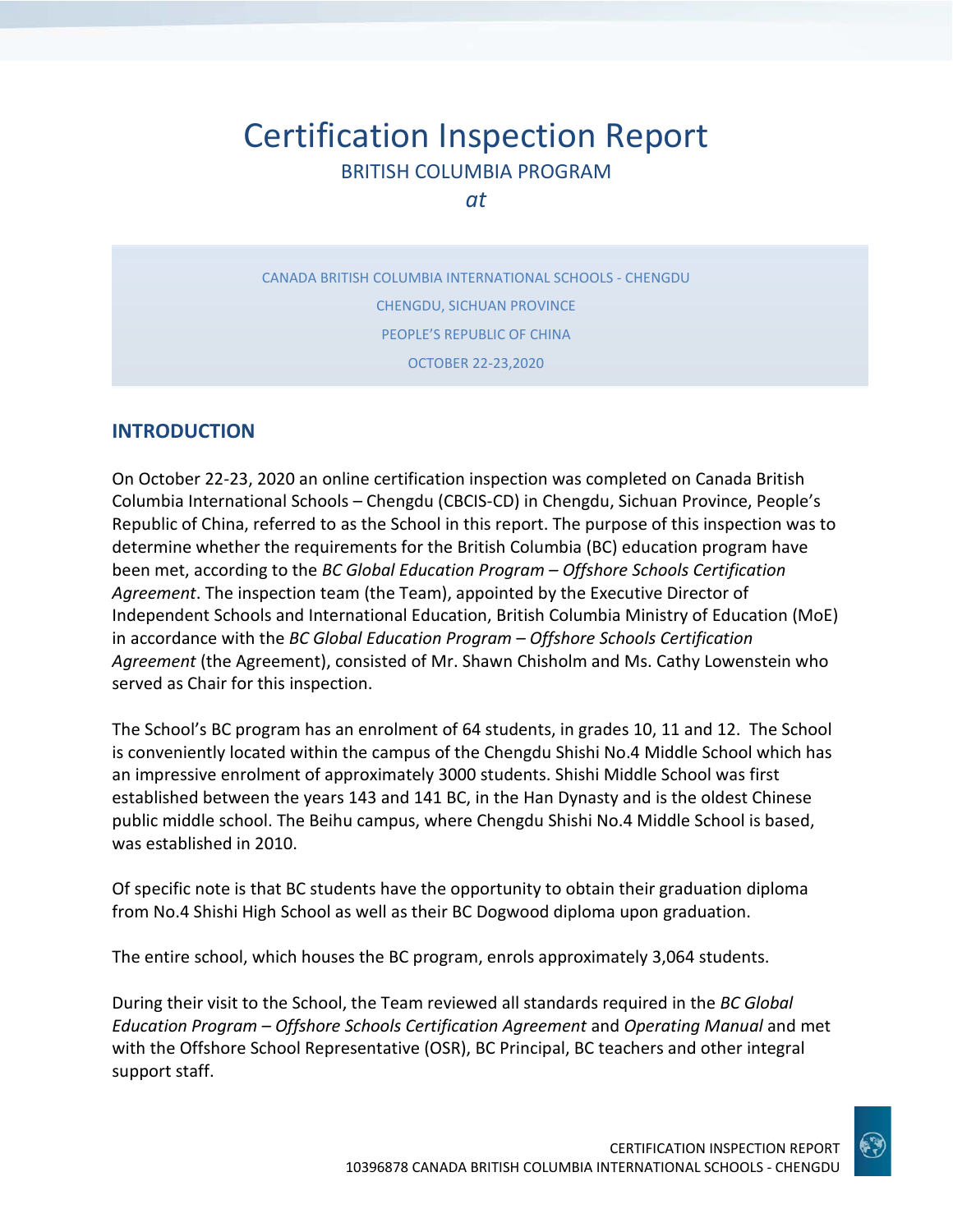The Owner/Operator, Mr. Sunny Bai, Beijing Kezhi Times International Consulting Ltd. (Kezhi) is responsible for the BC program.

There are five other BC offshore schools that are in the Kezhi system of schools as well as other educational institutions owned by Kezhi. CBCIS-CD is closely affiliated with Lowell High School in Vancouver where students are given the opportunity to study or participate in a camp experience. Some of these experiences can be used to earn credits toward the student's Dogwood BC Graduation Diploma. However, due to the pandemic this year, all travel has been curtailed for students.

The BC program's philosophy, objectives and special features include:

- Dedication in preparing our students for success in a rapidly changing world by providing a supportive learning environment that recognizes and respects individual differences, encourages students to challenge personal limits and promotes excellence.
- Preparing students to achieve their academic and career goals for success in their future lives.

The Team would like to thank Canada British Columbia International Schools - Chengdu for its hospitality, cooperation and preparedness for the inspection visit.

| report.                        |                                            |                               | The School has satisfactorily addressed requirements contained in the previous inspection |
|--------------------------------|--------------------------------------------|-------------------------------|-------------------------------------------------------------------------------------------|
| $\boxtimes$ Requirement<br>Met | $\Box$ Requirement<br><b>Partially Met</b> | $\Box$ Requirement<br>Not Met | $\square$ Not<br>Applicable                                                               |
| Comment:                       | which the School dealt with accordingly.   |                               | There were no requirements listed from the 2019 report. However, there were 5 suggestions |

## **BUSINESS PLAN 1.0**

| The Owner/Operator has submitted a business plan to the BC Ministry of Education,<br>confirming the sustainability of the program. |                                            |                                                                                             |  |
|------------------------------------------------------------------------------------------------------------------------------------|--------------------------------------------|---------------------------------------------------------------------------------------------|--|
| $\boxtimes$ Requirement<br>Met                                                                                                     | $\Box$ Requirement<br><b>Partially Met</b> | $\Box$ Requirement<br>Not Met                                                               |  |
| Comment:                                                                                                                           |                                            |                                                                                             |  |
| The Team reviewed the School's business plan with regards to their long-term growth plan.                                          |                                            |                                                                                             |  |
| The enrolment has remained steady and the hope is to recruit enough students for two grade                                         |                                            |                                                                                             |  |
|                                                                                                                                    |                                            | 10 classes for the 2021/22 school year which would actualize 30 new students to the School. |  |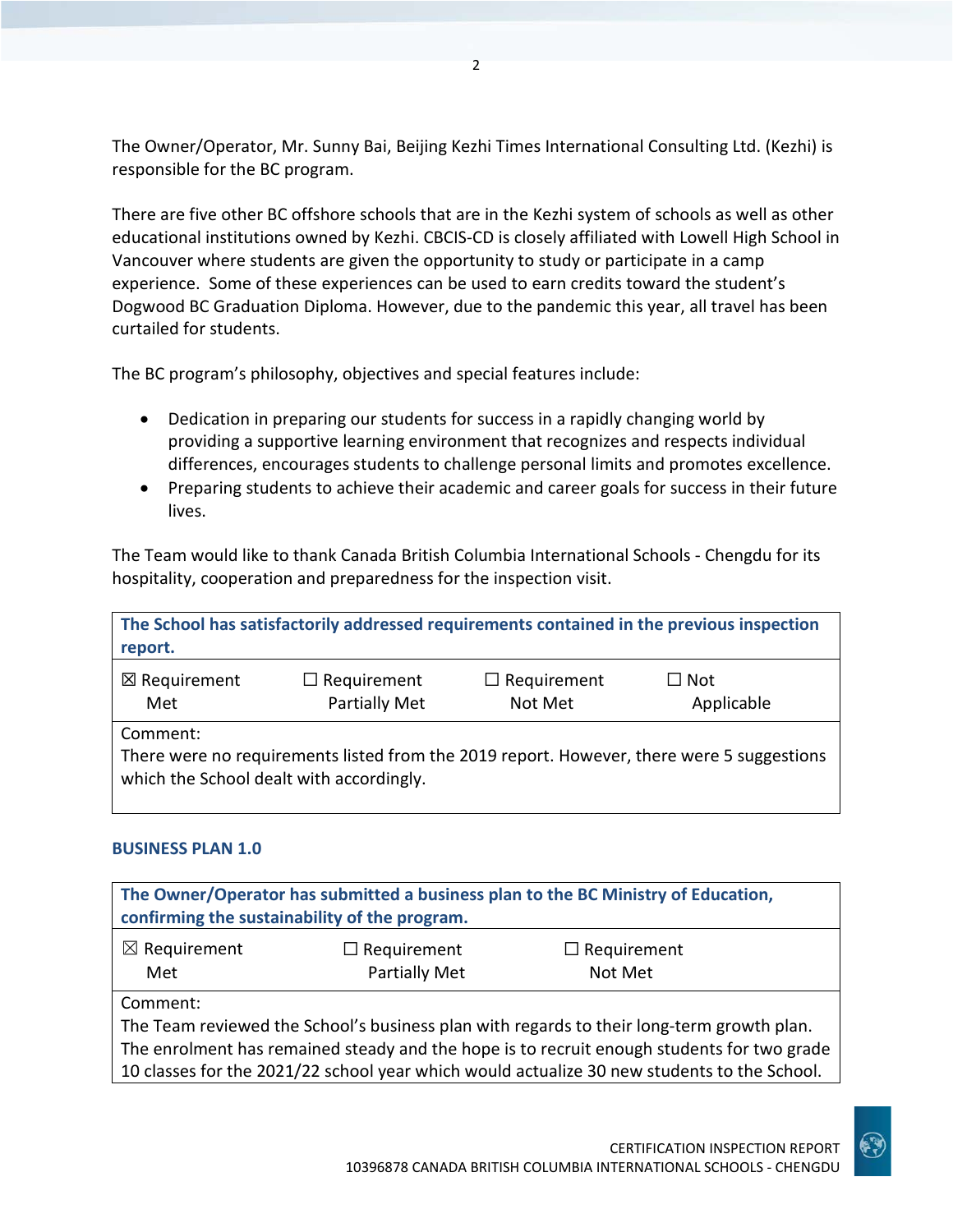The School is hampered by the hard limit set for enrolment in the BC program. The host school sets the target for enrolment which is for 120 students in total. The School hopes to expand their recruitment strategies to enable a higher enrolment capacity in the future. However, the competitive nature of international schools in Chengdu, as well as restrictive recruitment regulations from the Chengdu Bureau of Education, has made student recruitment a real challenge.

3

A proactive approach by the marketing team will hopefully generate increased interest in the BC program. With increased enrolment comes more opportunity to expand program offerings, hire a vice principal and create a leadership pipeline.

Leadership sustainability is at the core of the success of CBCIS-CD. The Principal is in her third year at the school and has effectively, with careful planning, moved the School forward. The Team had an opportunity to read the teacher surveys and it was evident that staff feel supported in their practice.

Commendation:

The Team commends the School for strong leadership at the School leadership level and a proactive marketing approach for student recruitment.

## **INSPECTION CATALOGUE 2.0**

| 2.02 The Owner/Operator meets all requirements as set forth in the BC Global Education                                                                       |                    |                                                                                     |  |
|--------------------------------------------------------------------------------------------------------------------------------------------------------------|--------------------|-------------------------------------------------------------------------------------|--|
| Program Offshore Schools Certification Agreement (the Agreement).                                                                                            |                    |                                                                                     |  |
| $\boxtimes$ Requirement                                                                                                                                      | $\Box$ Requirement | $\Box$ Requirement                                                                  |  |
| Met                                                                                                                                                          | Partially Met      | Not Met                                                                             |  |
| Comment:<br>The Team reviewed all documents outlined that were submitted in the business plan and<br>confirm that the plan accurately represents the School. |                    |                                                                                     |  |
|                                                                                                                                                              |                    | The Owner/Operator meets all requirements set forth in the Certification Agreement. |  |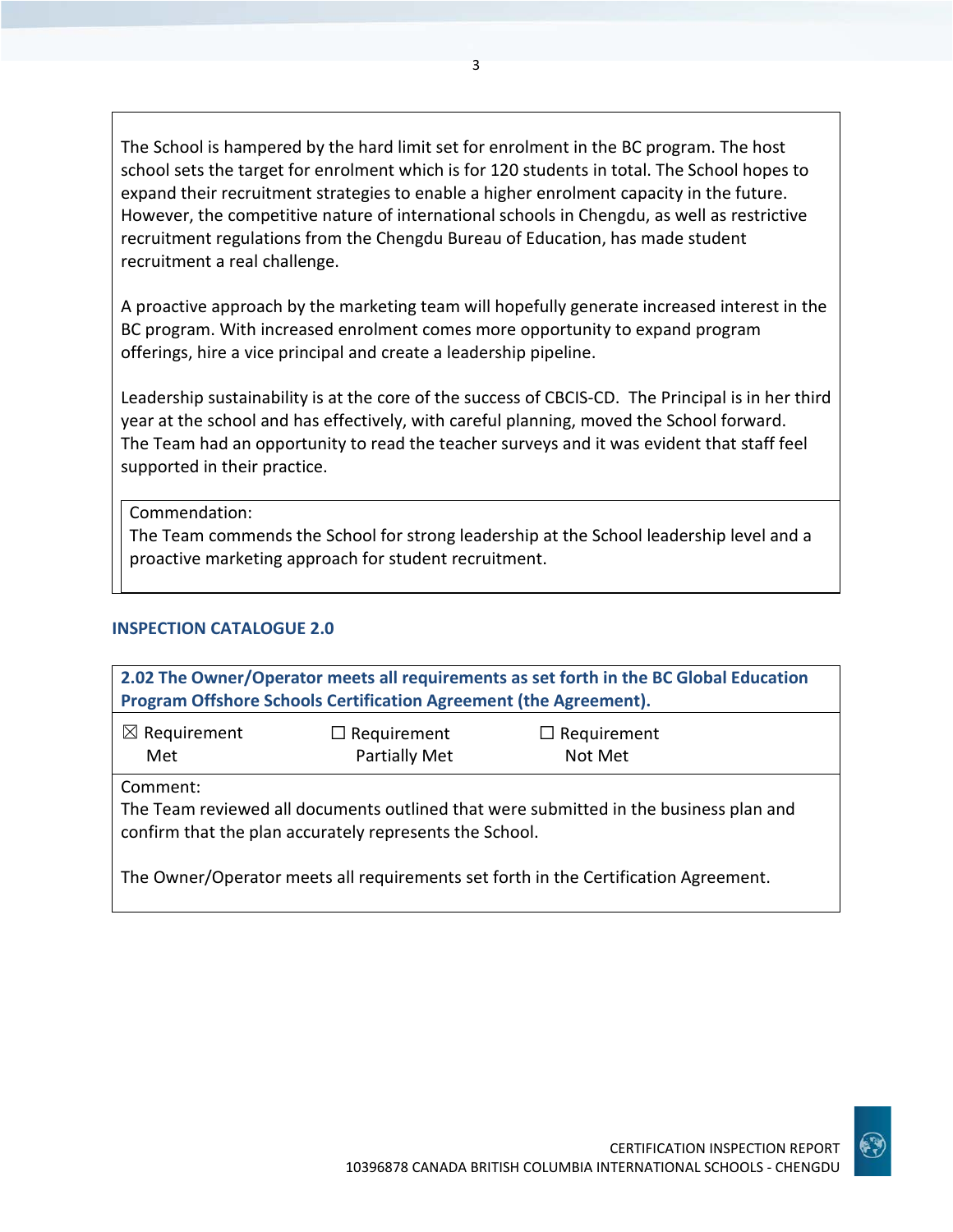**2.03 The Owner/Operator has written approval from the appropriate government entity to operate the offshore school, as outlined in section 5.03 of the Agreement.**

| ⊠ Requirement | $\Box$ Requirement   | $\Box$ Requirement |
|---------------|----------------------|--------------------|
| Met           | <b>Partially Met</b> | Not Met            |

Comment:

The Team reviewed the relevant documents to operate the BC offshore program and noted a letter of approval/no opposition, dated May 24, 2018 from the host school, Shi Shi School and the Chengdu Bureau of Education.

The letter contained all of the required elements as outlined in the inspection catalogue and the Certification Agreement.

All of the letters and government-approved documents have been translated as per Ministry guidelines.

|                         | facilities are deemed to be suitable to support the BC program.         | 2.04-2.05 The School meets local building, safety and cafeteria codes and regulations. The                                                                                                                                                                                        |  |
|-------------------------|-------------------------------------------------------------------------|-----------------------------------------------------------------------------------------------------------------------------------------------------------------------------------------------------------------------------------------------------------------------------------|--|
| ⊠ Requirement<br>Met    | $\Box$ Requirement<br>Partially Met                                     | $\Box$ Requirement<br>Not Met                                                                                                                                                                                                                                                     |  |
| Comment:                | compliance documents which were viewed on the Ministry SharePoint site. | The Team looked closely at the certified translations of building, safety and cafeteria                                                                                                                                                                                           |  |
|                         | broad view of the physical space for housing the BC program.            | The School submitted a virtual tour video which was reviewed by the Team. This video gave a                                                                                                                                                                                       |  |
|                         | efficient plan for teachers and students during this time.              | The Team had a detailed discussion with the Principal regarding the pandemic protocols set<br>up at the school over the past many months. The Team appreciated the organized and                                                                                                  |  |
|                         |                                                                         | The Team reviewed all of the School's emergency plans with an additional comprehensive<br>Pandemic Preparedness and Response Plan which was prepared by the host school, which in<br>turn follows the regulations established by the local Education Bureau and Health Authority. |  |
| closure of the school." |                                                                         | The Team confirms that the ongoing emergency planning document and the additional<br>Pandemic Plan deal with "any event that would cause an unplanned temporary or permanent                                                                                                      |  |
| functionality.          |                                                                         | The plans have been vetted by the Offshore School Representative for accuracy and                                                                                                                                                                                                 |  |

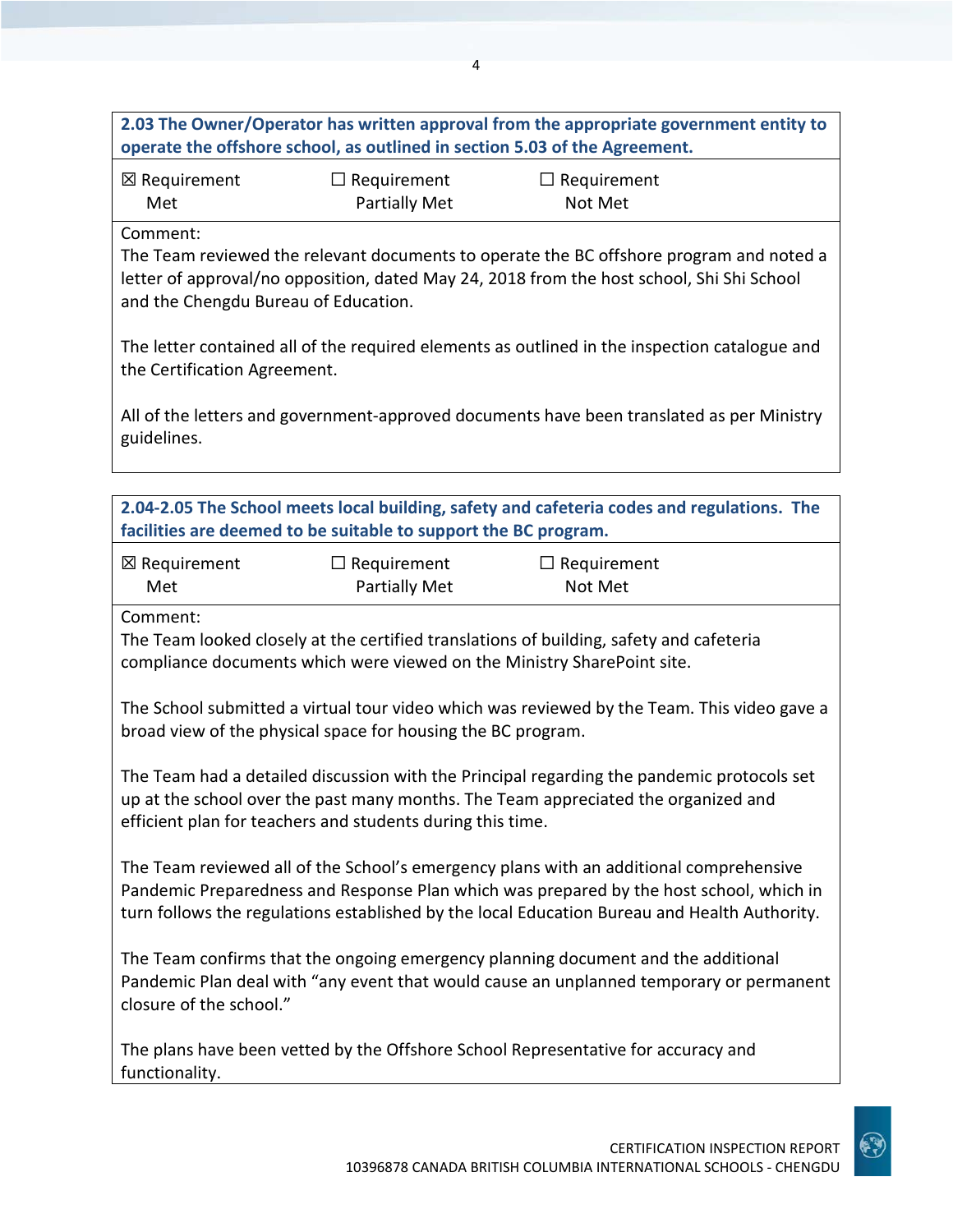#### Commendation:

The School is commended for preparing a comprehensive pandemic preparedness response plan.

**2.06 Offshore School Representative (OSR) - The Owner/Operator must appoint an individual to act as offshore school representative. This individual must be confirmed by the province and must meet all of the requirements set out in section 14 of the Agreement.**

| ⊠ Requirement | $\Box$ Requirement   | $\Box$ Requirement |
|---------------|----------------------|--------------------|
| Met           | <b>Partially Met</b> | Not Met            |

Comment:

The School is well supported by an experienced educational leader who has served as an OSR within the BC offshore school program since 2014. He has been approved by the province and meets all the requirements as set out in section 14 of the Agreement.

The Team appreciated the virtual participation and preparedness of the OSR throughout the inspection. His specific and committed support will be helpful in enabling the School to address the proactive recruitment necessary to move the school forward. A continued and close professional relationship with the experienced Principal has been integral to the School's success.

The Team also appreciated the opportunity to meet virtually with the BC superintendent regarding the academic profile of the school and support for teachers.

The Team reviewed the OSR's job description and confirms the OSR is aware of his obligation to report critical information relating to the changes in the operation of the School or ownership structure that could significantly impact the School's operations.

Commendations:

The OSR and BC superintendent are commended for the level of service they provide to the Owner/Operator and to the six schools operated by Beijing Kezhi Times Consulting Co. Ltd.

The specific and committed support of the OSR will be helpful in enabling the school to address the proactive recruitment necessary to move the school forward.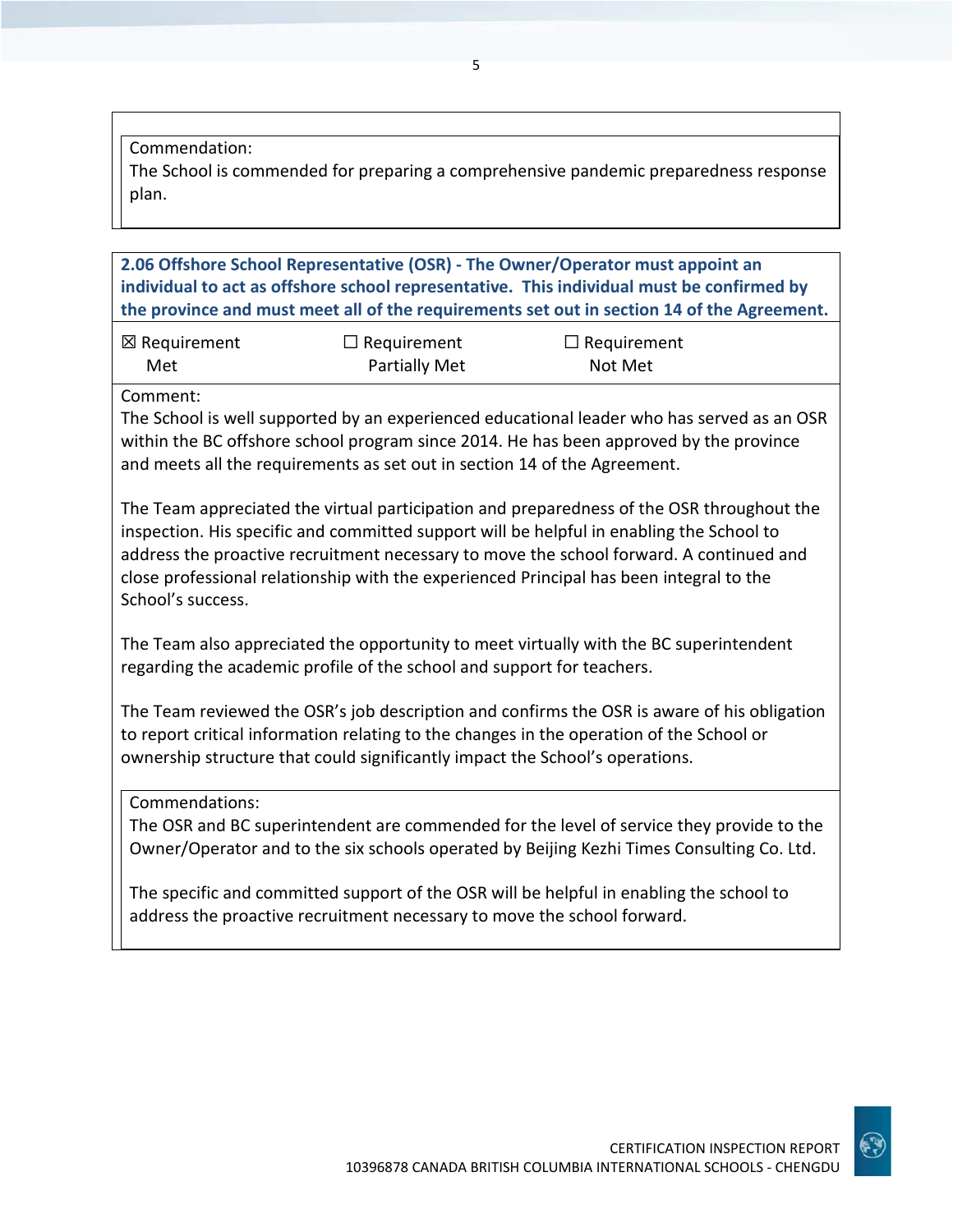**2.07 The Principal meets the requirements as outlined in section 2.07 of the inspection catalogue for offshore schools.**

| ⊠ Requirement | $\Box$ Requirement   | $\Box$ Requirement |
|---------------|----------------------|--------------------|
| Met           | <b>Partially Met</b> | Not Met            |

#### Comment:

The Principal is in her third year of leadership at CBCIS-CD. She is an experienced educational leader with a range of previous experience in BC offshore schools. She began her offshore career in Thailand and then prior to being the Principal of CBCIS-CD, the Principal worked at another CBCIS school in China for four years as a teacher and then as a vice principal.

The Principal's job description is comprehensive, outlining all elements required in the Agreement. She is ably supported by the Chinese vice principal, the Chinese International Department director and the program manager. The Team had the opportunity to speak with the support team during the virtual inspection.

The Team also viewed the teacher surveys and noted the CBCIS-CD strong faculty support for the Principal.

The Principal is commended for the leadership and stability she is providing the School and the collaborative staff team she has built while fostering both a professional learning community and strong sense of congeniality among the staff.

Commendation:

The Principal is commended for the leadership and stability she is providing the School and the collaborative staff team she has built while fostering both a professional learning community and strong sense of congeniality amongst the staff.

**2.08 The School meets the administrative support requirements as outlined in section 2.08 of the inspection catalogue for offshore schools.**

| $\boxtimes$ Requirement | $\Box$ Requirement   | $\Box$ Requirement |
|-------------------------|----------------------|--------------------|
| Met                     | <b>Partially Met</b> | Not Met            |

Comment:

The School has a full team of support staff who assist with the delivery of the BC program. They also manage student files, Ministry forms and university applications. There is also a director who works with the BC program to liaise with the Chinese staff and a separate viceprincipal who oversees the Chinese staff. The support team also deals with human resources, technology, student records and visas, marketing, teacher visas, communications, housing and student management.

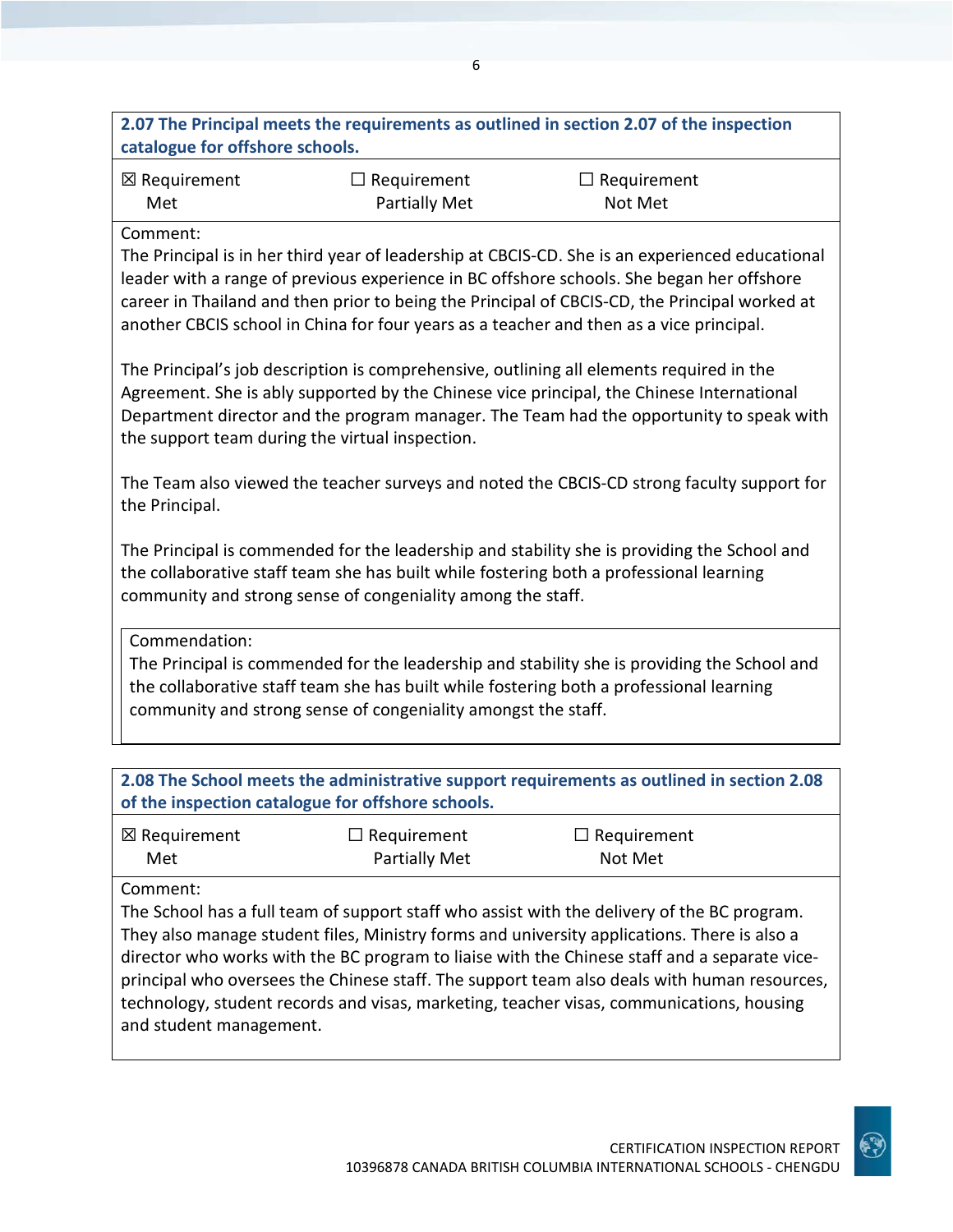The School is focused now on recruitment strategies and has specific support for this by the host school.

A BC superintendent is another support for the BC program in areas of curriculum and operations. The Team met with him during the virtual inspection process.

Commendation:

The School is commended for the full complement of support staff they have in place to assist with the delivery of the BC program.

**2.09 The School meets the Student Record requirements as outlined in section 2.09 of the Inspection Catalogue for offshore schools.**

| $\boxtimes$ Requirement | $\Box$ Requirement                                                                      | $\Box$ Requirement |
|-------------------------|-----------------------------------------------------------------------------------------|--------------------|
| Met                     | Partially Met                                                                           | Not Met            |
| Comment:                | The structure of the virtual inspection made it difficult for the Team to do a thorough |                    |

inspection of files. However, through our conversation with support team members on the different aspects of the student files, it was clear that they were in good order and have all of the necessary components as outlined in section 2.09 of the inspection catalogue.

|                                                     | 2.10-2.18 of the inspection catalogue for offshore schools. | 2.10-2.18 The School meets the teacher certification requirements as outlined in sections                                                                                                  |  |
|-----------------------------------------------------|-------------------------------------------------------------|--------------------------------------------------------------------------------------------------------------------------------------------------------------------------------------------|--|
| $\boxtimes$ Requirement<br>Met                      | $\Box$ Requirement<br><b>Partially Met</b>                  | $\Box$ Requirement<br>Not Met                                                                                                                                                              |  |
| Comment:<br>the Teacher Certification Branch (TCB). |                                                             | Upon inspection, all teachers at the School hold a valid non-expiring Certificate of<br>Qualification (COQ), with the exception of one teacher whose application is in process with        |  |
| $\bullet$<br>February 2021.                         |                                                             | The teacher is working legally on a Letter of Exemption which is in effect until                                                                                                           |  |
| COQ by the date above.                              |                                                             | The Principal confirmed that they are supporting this teacher in the process of obtaining a                                                                                                |  |
| Chinese work permits.                               |                                                             | The Team reviewed the files and noted that all local support staff (homeroom teachers) have<br>evidence of local criminal records checks on file and all teacher are employed under proper |  |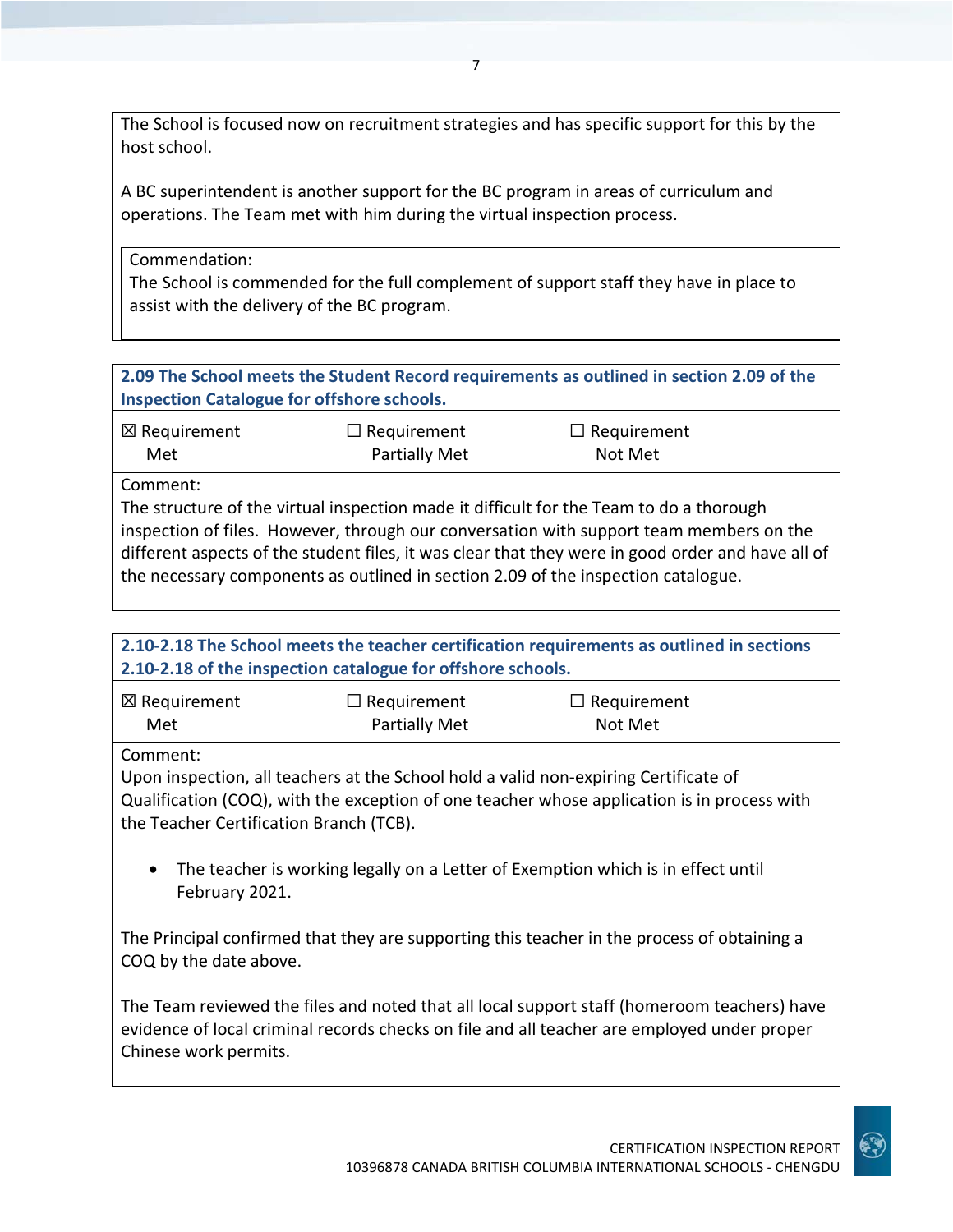Teacher files are in order and well maintained and include evidence that teacher evaluations are occurring as per school policy.

**The Team confirms that all authorized persons under the Agreement possess valid and current certification under the Ministry of Education**

**2.19 The School meets the requirements for curriculum implementation outlined in section 2.19 of the inspection catalogue for offshore schools.**

| ⊠ Requirement | $\Box$ Requirement   | $\Box$ Requirement |
|---------------|----------------------|--------------------|
| Met           | <b>Partially Met</b> | Not Met            |

Comment:

After a review of teacher plans and virtual interviews with teaching staff and the Principal, the Team can verify the School has fully embraced the BC curriculum. The Principal has been the impetus for this successful implementation and the teachers express a desire to continue to explore new ways to enhance student learning within the Know-Do-Understand framework. Low staff turnover, a collegial work environment and a strong school leader were identified as positive contributors for this transition.

The School's instructional team continues to pursue growth in incorporating First Peoples Principles of Learning and more meaningful assessment of the core competencies into their instruction and learning activities. This is a shared staff goal for this school year.

Commendations:

The staff are commended for their efforts to fully incorporate the new BC curriculum.

The Team acknowledges the pivotal role the Principal has played in the successful transition to the Know-Do-Understand curriculum framework.

| 2.20 The School meets the requirements for English language assessment and acquisition as<br>outlined in section 2.20 of the inspection catalogue for offshore schools. |                                     |                                                                                                                                                                                                                                                                              |  |
|-------------------------------------------------------------------------------------------------------------------------------------------------------------------------|-------------------------------------|------------------------------------------------------------------------------------------------------------------------------------------------------------------------------------------------------------------------------------------------------------------------------|--|
| ⊠ Requirement<br>Met                                                                                                                                                    | $\Box$ Requirement<br>Partially Met | $\Box$ Requirement<br>Not Met                                                                                                                                                                                                                                                |  |
| Comment:<br>admissions to the School.                                                                                                                                   |                                     | Students entering CBCIS-CD must first complete an English language proficiency assessment<br>to determine if they have a proficiency level to enable them to achieve success in the BC<br>program. The Principal oversees this assessment and makes the decisions on student |  |

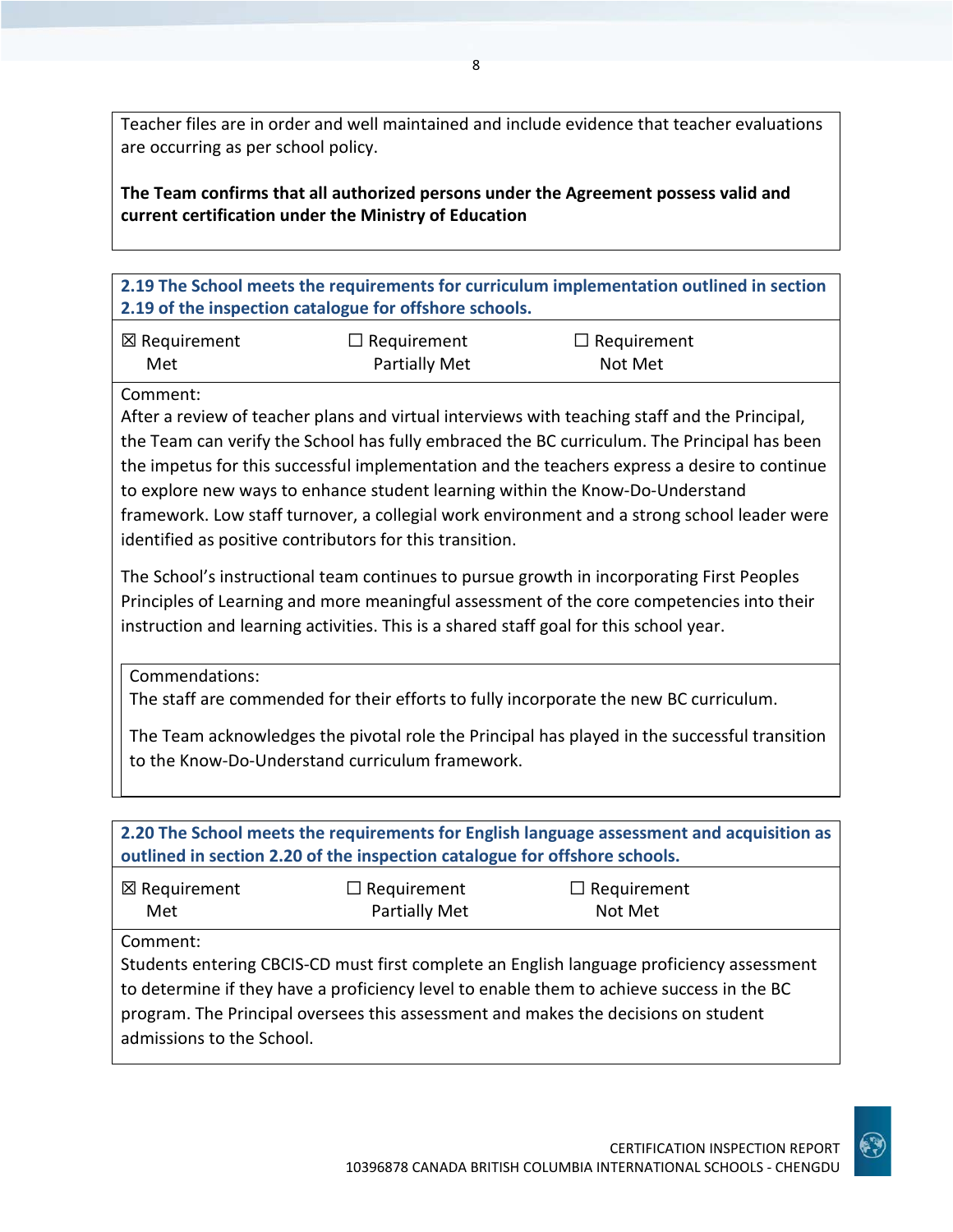The School provides ample opportunities for students to receive support for their English language acquisition. Additional supports are provided by both the BC and Chinese staff outside of regular instruction - during lunch breaks and extracurricular activities.

The School relies on an informal assessment of their student's English language proficiency, through regular check-ins with the teaching staff. In discussion with the principal, the Team discussed the value of using a consistent language proficiency assessment instrument, to be administered at regular intervals, to acquire useful data to inform future instruction.

**2.21(a-e) The School meets the course credit requirements (equivalency, challenge, exemptions and BAA courses) as outlined in section 2.21 (a-e) of the inspection catalogue for offshore schools.**

| $\boxtimes$ Requirement | $\Box$ Requirement   | $\Box$ Requirement |
|-------------------------|----------------------|--------------------|
| Met                     | <b>Partially Met</b> | Not Met            |

Comment:

The School provides four exempted courses, taught by locally certified teachers (Mandarin 10, 11,12 and PHE 10).

An ESL-Canadian Studies 10 is the lone, ministry-approved BAA course offering. All grade 10 students are enrolled in this course and the teacher utilizes resources that introduce students to Canadian and First Peoples culture and learning principles.

The Team confirms that the School has policies in place for course equivalency and challenge that are readily available online for review.

**2.21(f-g) The School meets the course overview/course planning requirements as outlined in Schedule B Part I, 2. (e) of the Agreement; namely, that all BC program courses offered in the School meet or exceed the ministry learning outcomes/learning standards identified in the educational program guides for each course.**

| ⊠ Requirement | $\Box$ Requirement   | $\Box$ Requirement |
|---------------|----------------------|--------------------|
| Met           | <b>Partially Met</b> | Not Met            |

Comment:

The Team confirms that course planning documents meet the requirements established by the Ministry. The reviewed course overviews and short-term plans follow a prescribed format created by the School to align with the established BC curriculum framework. Teachers spoke to a focus on incorporating more opportunities for student choice in their delivery of the curriculum and a greater use of student self-reflection to assess the core competencies.

While course plans identify First Peoples Principles of Learning, the staff team sees this as an area for professional growth. The Team suggests that the School continues to provide

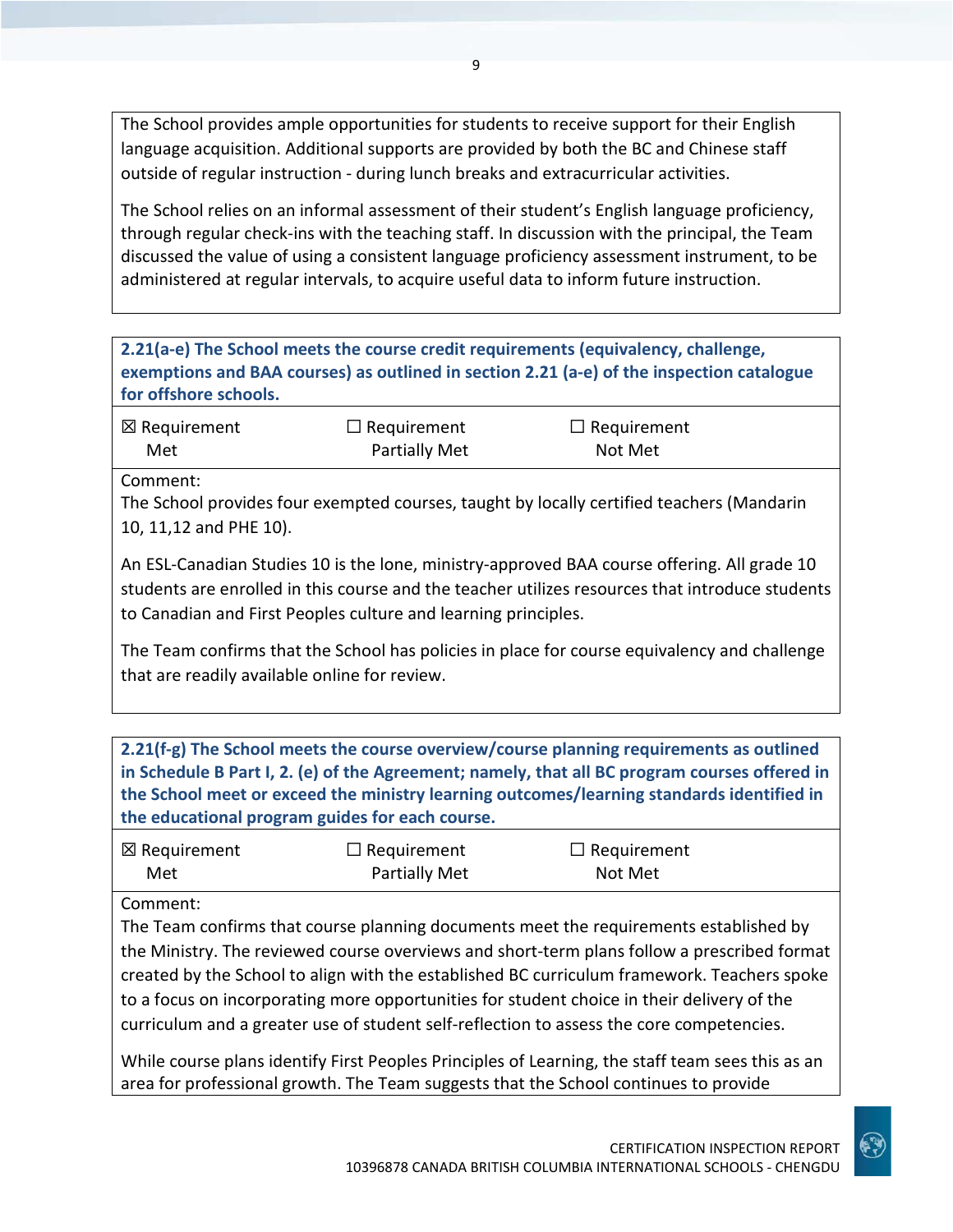scheduled time during staff meetings, and designated professional development, for teacher sharing of successful implementation of these key learning principles.

# **2.22 The School meets the instructional time allotment requirements as outlined in section 4.5 of the inspection catalogue for offshore schools, including the requirements set out in sections 1.1 to 6, with the exception of s. 4(5)(b), 4 (6), 5 (8)(a) and (d) and s. 5.3 of Ministerial Order 41/91, the Educational Standards Order, enacted under the Independent School Act.**

| ⊠ Requirement | $\Box$ Requirement | $\Box$ Requirement |
|---------------|--------------------|--------------------|
| Met           | Partially Met      | Not Met            |

Comment:

A review of the School's calendar and timetable confirmed that the School provides instructional hours beyond the minimum requirements of the ministry. The teaching staff also indicated that further, less formal instruction regularly occurs outside of the established school schedule.

| 2.23 The School meets the assessment methods requirements as outlined in section 2.23 of |
|------------------------------------------------------------------------------------------|
| the inspection catalogue for offshore schools.                                           |

| ⊠ Requirement | $\Box$ Requirement   | $\Box$ Requirement |
|---------------|----------------------|--------------------|
| Met           | <b>Partially Met</b> | Not Met            |

Comment:

The Team observed evidence of summative and formative assessment tasks. Teacher interviews confirmed the principal serves as the primary instructional leader at the School, providing regular professional development to support consistent and accurate assessment practices. The School has assigned a portion of a student's grade based on work habits and is taking steps this year to remove this from the student's grade calculation.

Student achievement is recorded using the Schoology platform and is monitored regularly by the teaching staff and principal. A collaborative process is in place to review student achievement and identify students that may require learning interventions.

A review of the School's security and invigilation procedures for provincial assessments indicate they comply with Ministry requirements.

Commendation:

The Team commends the principal and teachers' efforts to support accurate and consistent assessment practices at the School.

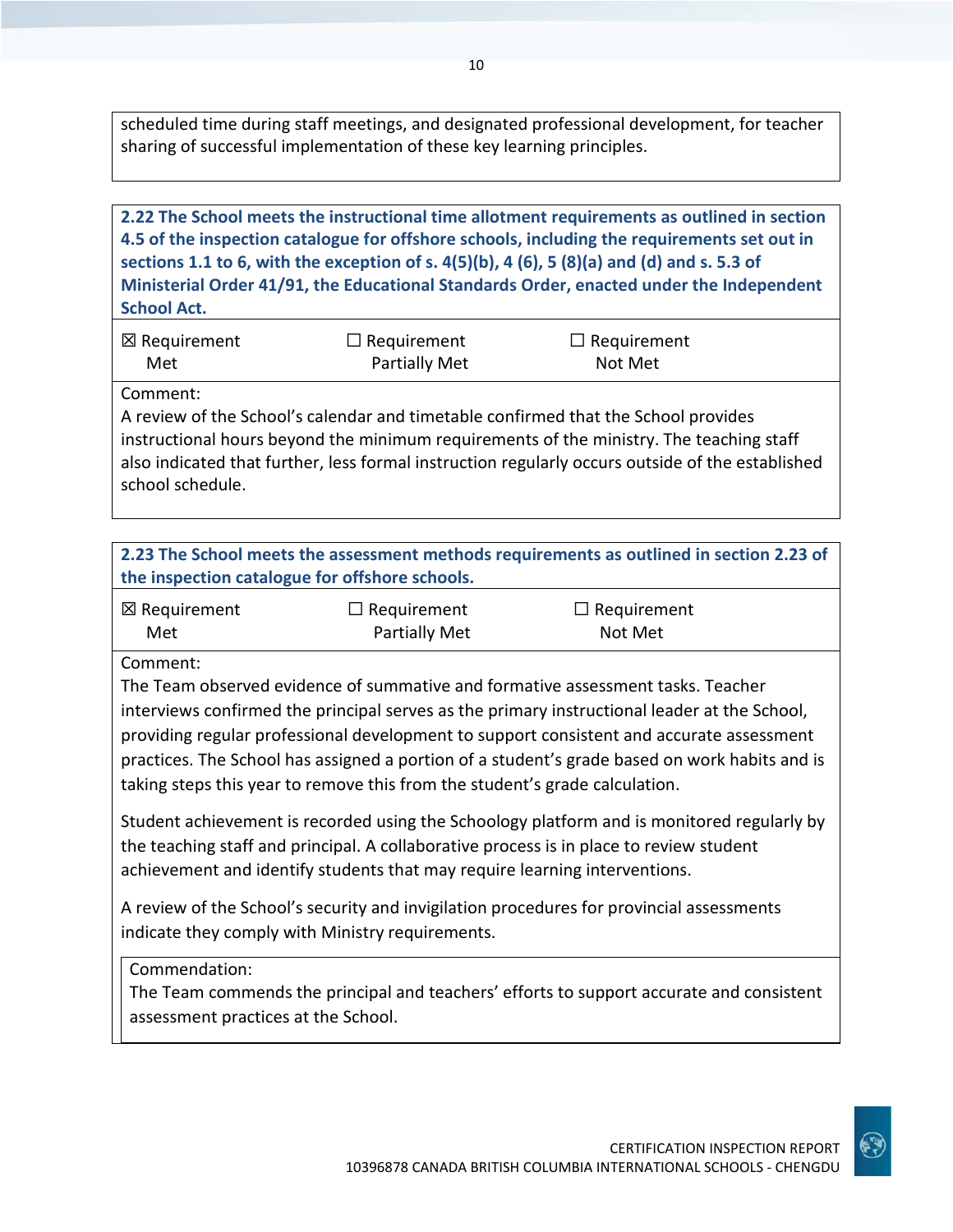# **2.24 The School meets the learning resources requirements as outlined in section 2.24 of the inspection catalogue for offshore schools.**

| ⊠ Requirement | $\Box$ Requirement | $\Box$ Requirement |
|---------------|--------------------|--------------------|
| Met           | Partially Met      | Not Met            |

## Comment:

The School provides a small collection of learner-appropriate reading material and students and staff have access to a greater variety of English print reading resources through the host school's library.

The CBCIS-CD system has a process for securing and approving resource purchases. Teaching staff are asked to provide resource acquisition requests at the school level and all purchases are approved by the school system's superintendent.

The School provides a total of 74 computers between the computer lab and their Learning Center. The currency of these computers is problematic, and the School is pursuing greater access to Wi-Fi. Teacher interviews confirmed that improved Wi-Fi access would be welcomed by the students and staff and would allow for more effective use of personal laptops to support learning.

**2.25 The School meets the student progress report requirements as outlined in section 2.25 of the inspection catalogue for offshore schools.**

| ⊠ Requirement | $\Box$ Requirement   | $\Box$ Requirement |
|---------------|----------------------|--------------------|
| Met           | <b>Partially Met</b> | Not Met            |

Comment:

The School provides four formal reports during the school year, at the midpoint and end of each semester. Last year the School provided an opportunity for face to face parent teacher conferences at each reporting period. This year the School will determine if this will be a safe process depending on the local status and public health response to the pandemic.

Parents and students have real time, online access to student grades through the Schoology education management system. Student achievement is regularly monitored by teachers and administration and students experiencing learning or behavioural challenges will have their parents notified and consulted on planned supports. The Chinese staff play a critical role in facilitating communication between the School and their families.

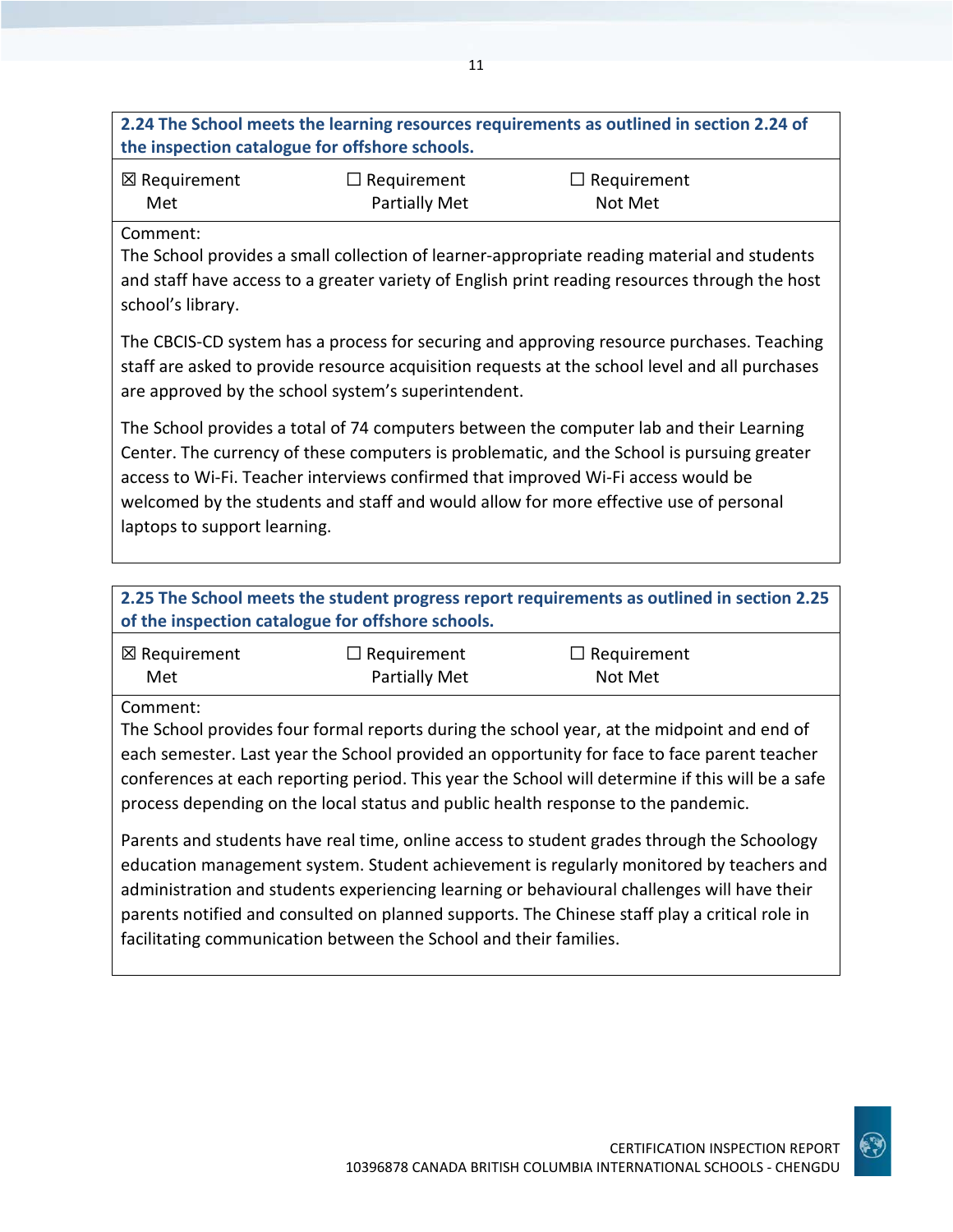# **2.26 The School meets the parent/student handbook requirements as outlined in section 2.26 of the inspection catalogue for offshore schools.**

| ⊠ Requirement | $\Box$ Requirement | $\Box$ Requirement |
|---------------|--------------------|--------------------|
| Met           | Partially Met      | Not Met            |

Comment:

The parent/student handbook is updated yearly and provides details on the BC graduation requirements, student conduct expectations, student discipline policies and a student/parent appeal and complaint resolution policy.

The Team confirms the parent/student handbook meets the requirements for BC offshore schools.

| 2.27 The School meets the teacher handbook requirements as outlined in section 2.27 of<br>the inspection catalogue for offshore schools.                                                                                                       |                                     |                               |  |
|------------------------------------------------------------------------------------------------------------------------------------------------------------------------------------------------------------------------------------------------|-------------------------------------|-------------------------------|--|
| $\boxtimes$ Requirement<br>Met                                                                                                                                                                                                                 | $\Box$ Requirement<br>Partially Met | $\Box$ Requirement<br>Not Met |  |
| Comment:<br>The Team confirms the CBCIS-CD teacher handbook is comprehensive and includes school<br>polices and teacher professional and personal expectations. The teacher handbook is<br>updated yearly and meets the Ministry requirements. |                                     |                               |  |

**2.28 The School meets the distributed learning requirements as outlined in section 18 of the Agreement and section 2.28 of the inspection catalogue for offshore schools.**

| $\boxtimes$ Requirement | $\Box$ Requirement | $\Box$ Requirement | $\Box$ Not |
|-------------------------|--------------------|--------------------|------------|
| Met                     | Partially Met      | Not Met            | Applicable |

Comment:

The School accesses Calculus 12 and Biology – Anatomy and Physiology 12 online courses provided by Global Education. The School supplies an onsite, BC-certified teacher to provide student support for these online courses. Grade 12 CBCIS-CD students may take additional online courses, but their onsite class commitments often make this a challenge.

The Principal is aware that student's completing online courses this school year must receive credit through the School's equivalency policy.